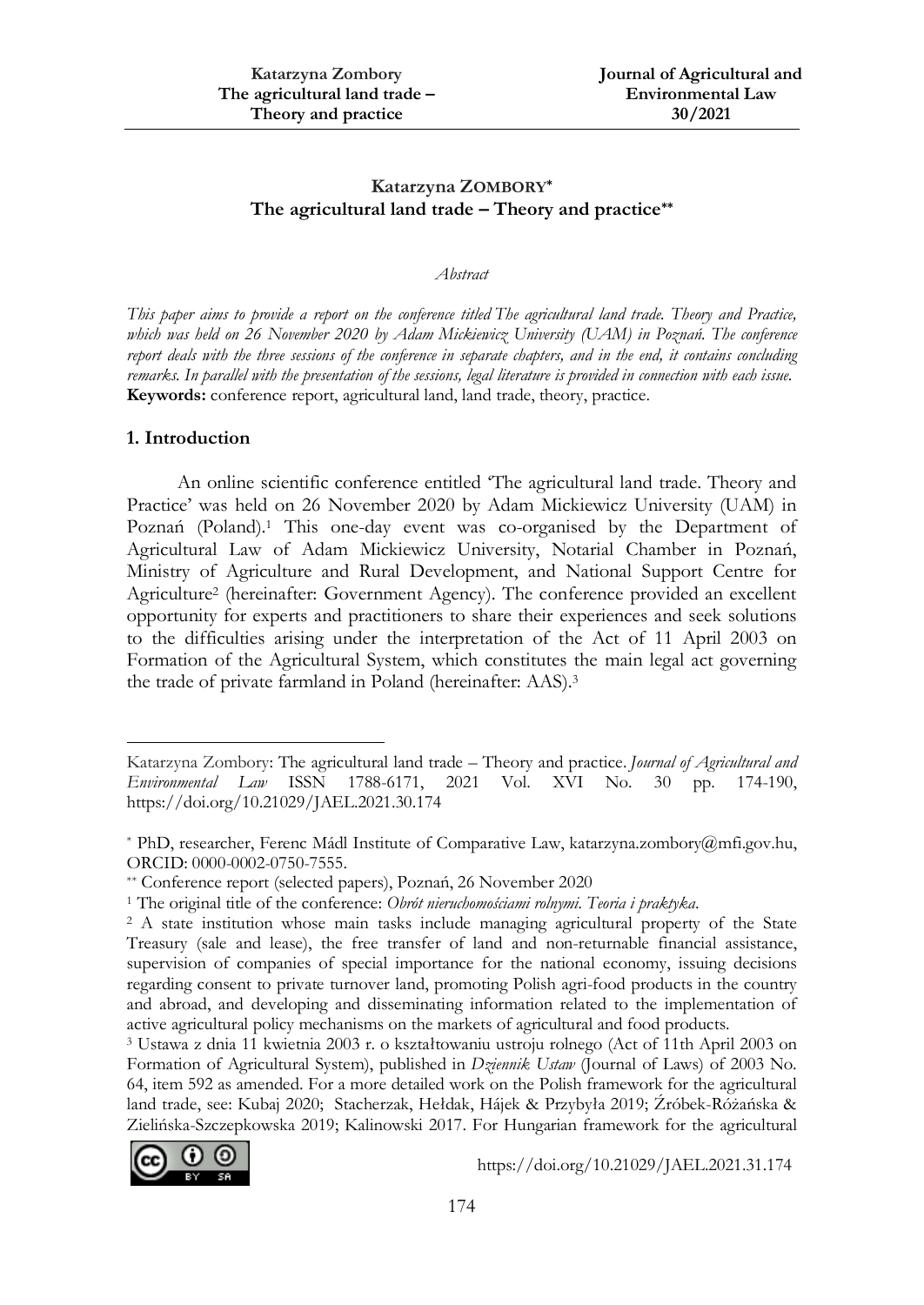| Katarzyna Zombory             | Journal of Agricultural and |
|-------------------------------|-----------------------------|
| The agricultural land trade – | <b>Environmental Law</b>    |
| Theory and practice           | 30/2021                     |

The conference was divided into 3 sessions, during which 14 presentations were made. This report focuses on the key issues addressed at the conference, contributing to the discussion on restricting agricultural land trade, which is a subject of great concern both in Poland and Hungary.

The conference was opened by *Prof. dr hab. Bogumiła Kaniewska*, the rector of UAM. Thereafter, the participants were welcomed by the representatives of all four organisers. *Prof dr hab. Roman Budzinowski*, chairman of the Polish Association of Agrarian Lawyers, delivered the opening lecture, during which he reminded the audience that the tradition of joining efforts by scholars and practitioners in the field of agricultural law dated back exactly 20 years. The first conference of this kind was held in 2000 in Rydzyna, and was followed by several meetings and scientific conferences countrywide.

#### **2. First Session**

**.** 

During the first session, *Prof. dr hab. Paweł Czechowski* and *dr hab. Konrad Marciniuk* (University of Warsaw, Warsaw)<sup>4</sup> delivered the keynote address, providing a brief overview of the main concepts underlying the regulation of the agricultural real estate market in Poland. They explained that the restrictions imposed on the free trade of real estate during the communist regime were liberalised after the political transformation in 1989. However, since the adoption of the AAS in 2003, state interventionism in the agricultural real estate market has reappeared, significantly restricting the free enjoyment of ownership rights. The latter, according to the classic approach in civil law, includes the rights to possession, to use and derive income, and to disposition. In Poland, restrictions on ownership rights with regard to agricultural property are twofold. First, such restrictions have been introduced through the adoption of regulations that are *lex specialis* to the Polish Civil Code5, for example, the AAS and Act of 19 October 1991 on the management of the agricultural property of the State Treasury.<sup>6</sup> Consequently, the Civil Code framework for sale and purchase, lease, or donation agreements has been significantly modified in case the aforementioned agreements are concluded with respect to agricultural real property. Second, state control over the agricultural real estate market is exercised through the application of pre-emptive rights or provisions allowing the State Treasury to acquire shares in companies that own farmland or hold the right of perpetual usufruct.

land trade see: Csák 2010; Csák, Kocsis & Raisz 2015; Olajos 2017; Raisz 2017; Szilágyi 2016; Szilágyi, Csák, Olajos & Orosz 2019.

<sup>4</sup> Title of presentation: *Współczesne uwarunkowania prawne rynku nieruchomości rolnych* (*Contemporary legal framework of the agricultural real estate market in Poland*). Authors' other works include: Czechowski & Niewiadomski 2016; Czechowski & Niewiadomski 2015; Czechowski & Niewiadomski 2013; Czechowski & Wieczorkiewicz 2006; Marciniuk 2020; Marciniuk 2017 .

<sup>5</sup> Ustawa z dnia 23 kwietnia 1964 r. - Kodeks cywilny (Act of 23rd April 1964 on the Civil Code), published in *Dziennik Ustaw* (Journal of Laws) of 1964 No. 16, item 93 as amended.

<sup>6</sup> Ustawa z dnia 19 października 1991 r. o gospodarowaniu nieruchomościami rolnymi Skarbu Państwa (Act of 19th October 1991 on the management of agricultural property of the State Treasury), published in *Dziennik Ustaw* (Journal of Laws) of 1991 No. 107, item 464 as amended.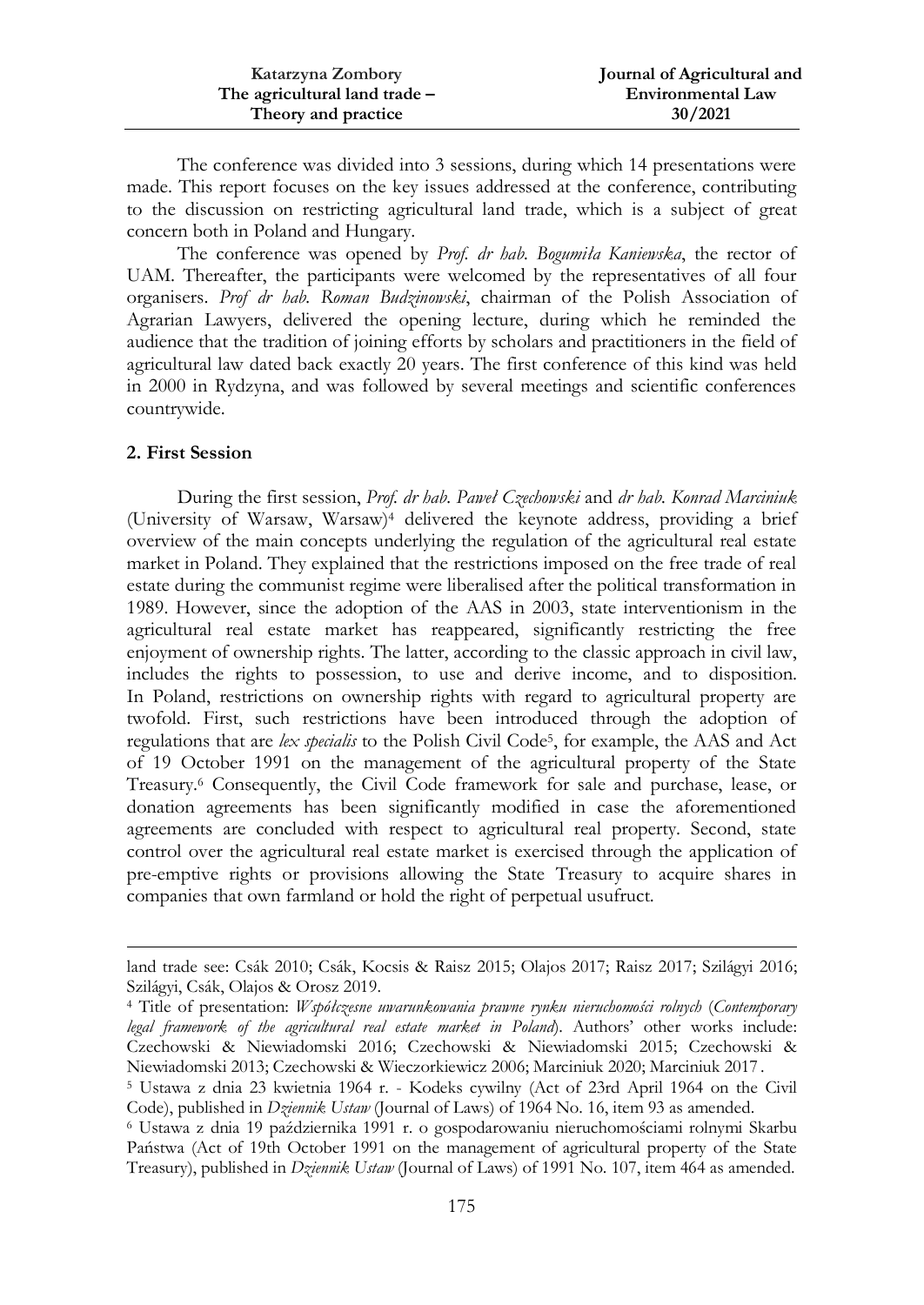| Katarzyna Zombory             | Journal of Agricultural and |
|-------------------------------|-----------------------------|
| The agricultural land trade – | <b>Environmental Law</b>    |
| Theory and practice           | 30/2021                     |

The privileged position of the Government Agency in the agricultural real estate market in Poland is another prime example of state interventionism. Czechowski and Marciniuk emphasised that the Polish legal framework applicable to agricultural land transactions was tantamount to introducing serious restrictions on ownership rights, which negatively affects legal certainty. In their opinion, the choice of subjects for the conference exposed the shortcomings and deficiencies of the Polish regulations governing the agricultural real estate market.

In her address, *dr Joanna Mikołajczyk* (University of Łódź, Łódź)<sup>7</sup> identified several legal gaps that render the interpretation of the notion of 'agricultural real property' highly difficult in practice. A legal professional herself, she highlighted the importance of classifying a real property as agricultural real property to properly determine the scope of application of the AAS. According to Article 46<sup>1</sup> of the Civil Code, agricultural real property shall be understood as immovable property, which is or may be used for carrying out agricultural production activity within the scope of plant and animal production, not excluding gardening, horticulture, and fishery production. For the purposes of the application of the AAS, agricultural real property shall be understood as the agricultural real property within the meaning of the Civil Code, excluding the properties located in areas designated in the local zoning plan for purposes other than agricultural (Article 2 point 1). First, a question arises as to the application of the AAS with respect to agricultural real properties situated in areas without local zoning plans. The practical importance of this inaccuracy is due to the fact that only 1/4 of the territory of Poland is regulated by local zoning plans. Therefore, she suggested aligning the provisions of AAS with those of the zoning law. Another issue of concern Mikołajczyk addressed was related to the evolution of the definition of agricultural property. The notion of agricultural real property was introduced into the Polish Civil Code in 1990 during the regime transformation with the view of liberalising the market, and has remained unchanged for years. She expressed her concern that the definition under Article 46<sup>1</sup> of the Civil Code, to which the AAS refers directly, might not be compatible with the principles underlying the AAS, namely the restriction of farmland trade. She pointed out that the range of agricultural real properties entering the scope of application of the AAS had been constantly changing because of frequent amendments, which further limited its scope of application as new exemptions were introduced.<sup>8</sup> For this reason, Mikołajczyk suggested that the conceptual and linguistic framework for the definition of agricultural real property under the Civil Code and AAS be reviewed.

 $\ddot{\phantom{a}}$ 

<sup>7</sup> Title of presentation: *Problem kwalifikowania nieruchomości jako rolnej - studium przypadku* (*The issue of classifying a real property as an agricultural real property – case study*). Author's other works include: Mikołajczyk 2014; Mikołajczyk 2016.

<sup>8</sup> The AAS does not apply *inter alia* to agricultural real properties (a) smaller than 0,3 ha, (b) which belong to the State Treasury's Agricultural Property Stock, (c) which are internal roads, (d) which have been sold to former tenants in a special procedure (Act of 19 October, 1991 on the management of agricultural property of the State Treasury, Journal of Laws of 2020, item 396, as amended), and (e) which are covered with ponds over more than 70% (Article 1a of AAS, see also Article 1b and 1c of the AAS).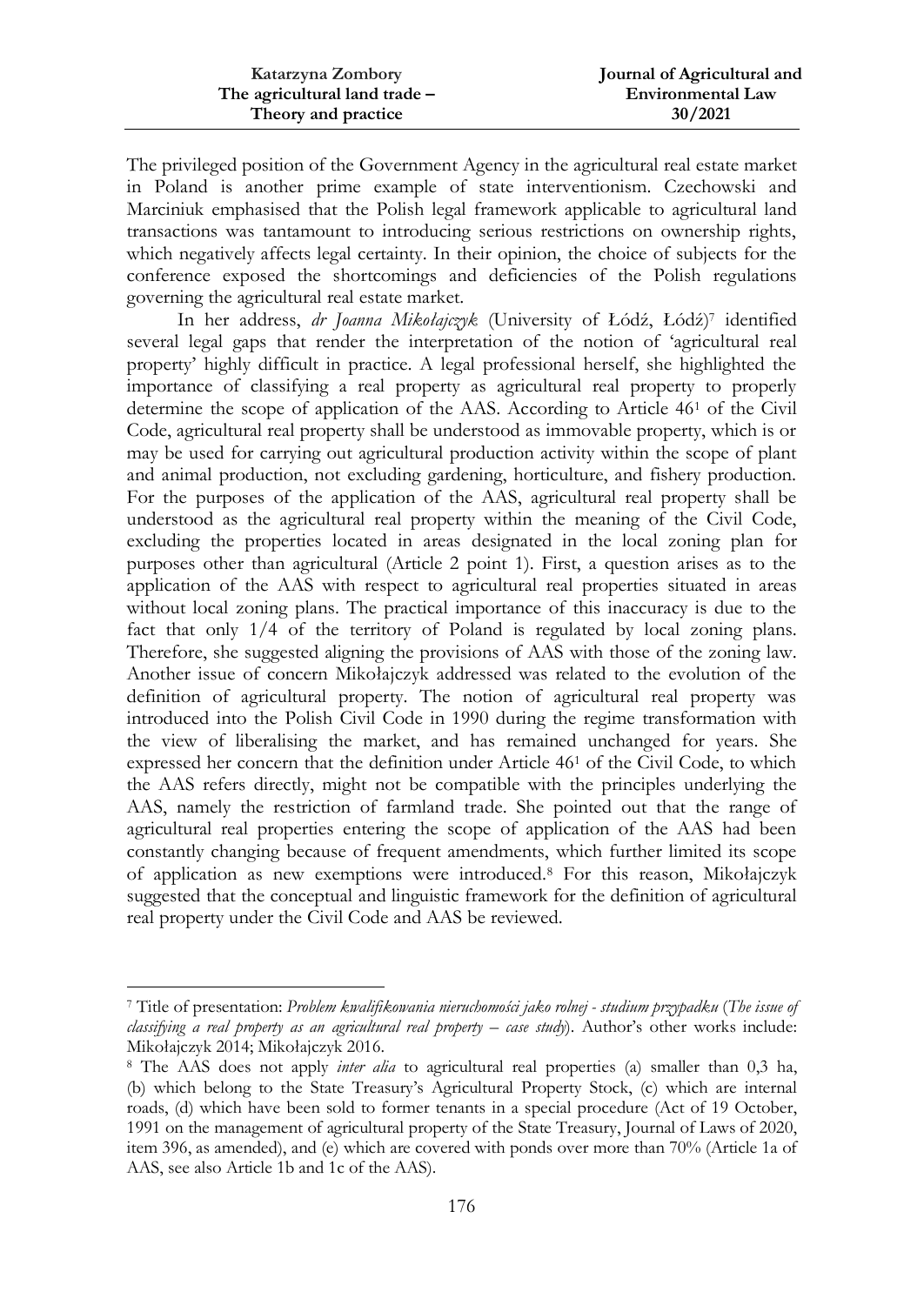| Katarzyna Zombory             | Journal of Agricultural and |
|-------------------------------|-----------------------------|
| The agricultural land trade – | <b>Environmental Law</b>    |
| Theory and practice           | 30/2021                     |

*Prof. UAM dr hab. Aneta Suchoń* (Adam Mickiewicz University, Poznań)<sup>9</sup> explored the subject of the acquisition of agricultural real property by a lessee. In her opening remarks, she reminded the audience that lease was a very common form of land management in Western European countries (e.g. France or Italy).

In these countries, lease is a safe and stable institution, unlike in Poland, where it is a short-term legal arrangement that lacks stability. However, it has been observed that lease is becoming increasingly popular in Poland despite its uncertain legal environment. This can be explained by the fact that the requirement laid down in the AAS, according to which the ownership of agricultural real property can be acquired by individual farmers only, does not apply to lessors. Consequently, a natural person who does not meet the requirements to be considered an individual farmer as well as any legal person may become a lessor of agricultural real property. One main point Suchoń highlighted addressed the uncertainties related to the transfer of agricultural property in leases. It should be considered whether it is possible under the AAS to transfer the ownership of farmland that has been leased. Under Article 2b para. 1 of the AAS, the acquirer of agricultural real property is required to run the agricultural holding the agricultural real property became part of for a period of at least five years. If the acquirer is a natural person, agricultural activity shall be conducted personally. Suchoń expressed her concern that it would not be possible for the new owner of the agricultural land to run the agricultural holding personally as long as the land was in lease. As long as the lease agreement remains in force, the agricultural activity on the farmland concerned is to be carried out by the lessee. She suggested a possible amendment to the AAS that would provide for a new legal arrangement applicable to the transfer of farmland in lease. The Government Agency should be able to issue a permit allowing the owner of the agricultural real property to transfer the ownership of the land, and at the same time, allowing the lease to be continued until the expiry of the term, thus exempting the new owner from the obligation to personally carry out agricultural activity on the acquired farmland. In that case, agricultural activity would be carried out by the lessee until the end of the lease agreement. During the discussion that followed the presentation, representatives of the Government Agency and Ministry of Agriculture and Rural Development commented on the proposed amendment. They confirmed that in accordance with the provisions of law, a transfer of the ownership of agricultural real property in lease was not legally possible based on the obligation laid down in Article 2b para. 1 of the AAS (i.e. the obligation to personally run an agricultural holding on the acquired land). This obligation applies to the acquirer of the agricultural real property regardless of whether or not the acquirer is a relative of the previous owner. Before the 2019 amendment, the obligations under Article 2b para. 1 did not apply to acquirers of the agricultural property who were relatives of the previous owner. The need to adopt new regulations that would solve the issues addressed by Aneta Suchoń was acknowledged.

1

<sup>9</sup> Title of presentation: *Nabywanie własności nieruchomości rolnych przez dzierżawców – nieruchomości prywatne, z Zasobu Własności Rolnej Skarbu Państwa i jednostek samorządu terytorialnego* (*The acquisition of the ownership of agricultural real properties by a lessee – in the case of private agricultural lands, lands owned by the State Treasury and local government units*). Author's other works include: Suchoń 2017; Suchoń 2016; Suchoń 2018; Suchoń 2019; Suchoń 2012a; Suchoń 2012b; Suchoń 2014.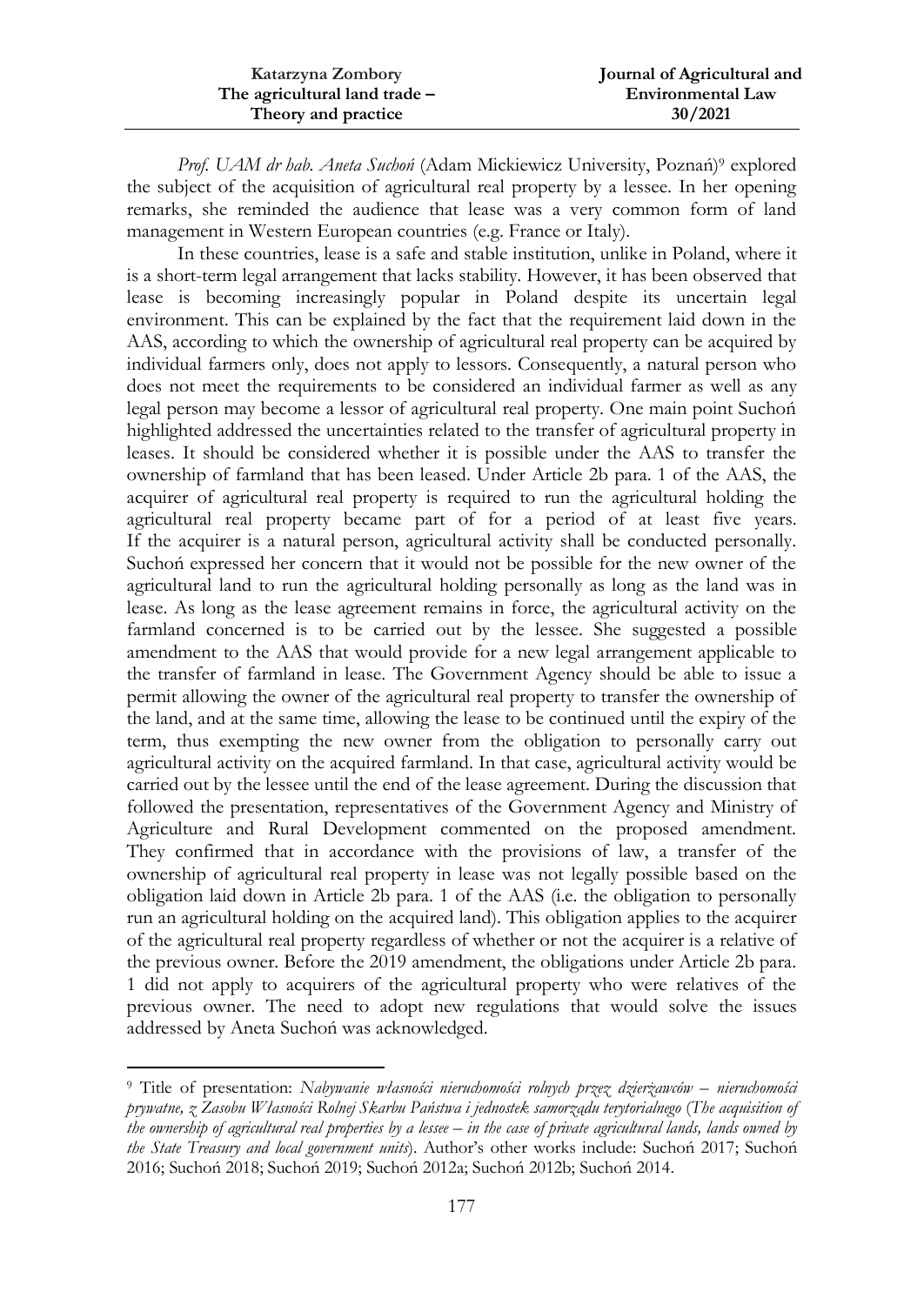| Katarzyna Zombory             | Journal of Agricultural and |
|-------------------------------|-----------------------------|
| The agricultural land trade – | <b>Environmental Law</b>    |
| Theory and practice           | 30/2021                     |

*Prof. UwB dr hab. Jerzy Bieluk* (University of Białystok, Białystok)<sup>10</sup> devoted his presentation to the obligations of a company owning agricultural real property in the case of a transfer of shares. Pursuant to Article 3a para. 1 of the AAS, the Government Agency acting on behalf of the State Treasury has a pre-emption right to purchase shares in the case of the transfer of shares in a company that owns agricultural real property or holds the right of perpetual usufruct, providing that the surface area of the real property is at least 5 ha. Bieluk examined the respective provisions of the AAS to examine the scope of obligations imposed upon the company whose shares were to be transferred. Article 3a para. 4 of the AAS suggests *prima facie* that the company should notify the Government Agency about the content of the sale contract.<sup>11</sup> However, the company is a third party to the transaction of the transfer of shares; therefore, according to Bieluk, this obligation cannot be clearly deducted from the provisions of the AAS. Note that the AAS provides for several documents that shall be submitted while notifying the Government Agency (certificate from the land registry, extract of land and building registration, balance sheet and profit and loss account, list of shareholders, statement of the board of directors on the value of contingent liabilities). Bieluk pointed out that in addition to the fact that some requirements were inconsistent with other provisions of law (e.g. the Accounting Act), obtaining some of the documents might be expensive (certificate from the land registry) or difficult (list of shareholders, value of contingent liabilities). He concluded that the 2019 amendment to the AAS had introduced into Polish law a new kind of company, to which he referred as an 'agrarian company'. The shares in companies owning agricultural real property over 5 ha or holding the right of perpetual usufruct could be transferred only if the board of directors was willing to apply for or issue all necessary documents to comply with the company's obligation to notify the Government Agency; otherwise, the share deal agreement would be null and void.

## **3. Second Session**

 $\ddot{\phantom{a}}$ 

During the second session, *dr hab. Paweł Blajer* (Jagiellonian University, Cracow)<sup>12</sup> spoke about the obligations imposed by the AAS on the acquirer of an agricultural real property. The subject matter of his address constitutes the crux of the AAS regulation,

<sup>10</sup> Title of presentation: *Zbycie akcji lub udziałów w spółkach będących właścicielami nieruchomości rolnych wybrane problemy* (*The alienation of shares in companies owning agricultural real estate – selected issues*). Author's other works include: Bieluk 2018; Bieluk 2020; Bieluk 2016.

<sup>11</sup> Article 3a para. 4 of the AAS stipulates that to the right of pre-emption of shares referred to in Article 3a para. 1, Article 3 paras. 8, 8a, 10, 11, and the provisions of the Civil Code relating to the right of pre-emption of real estate shall apply accordingly, except that the declaration on the exercise of the right of pre-emption shall be made within two months from the day of receipt by the National Centre [National Support Centre for Agriculture] of the notification from the company referred to in Article 3a para. 1., whose shares constitute the object of the conditional contract of sale.

<sup>12</sup> Title of presentation: *Praktyczne aspekty stosowania art. 2b ustawy o kształtowaniu ustroju rolnego po nowelizacji z 2019 roku* (*Practical aspects of the application of Article 2b of the AAS after the 2019 amendment*). Author's other works include: Blajer 2018; Blajer 2013; Blajer 2016a; Blajer 2007; Blajer 2016b; Blajer & Kokoszka 2011.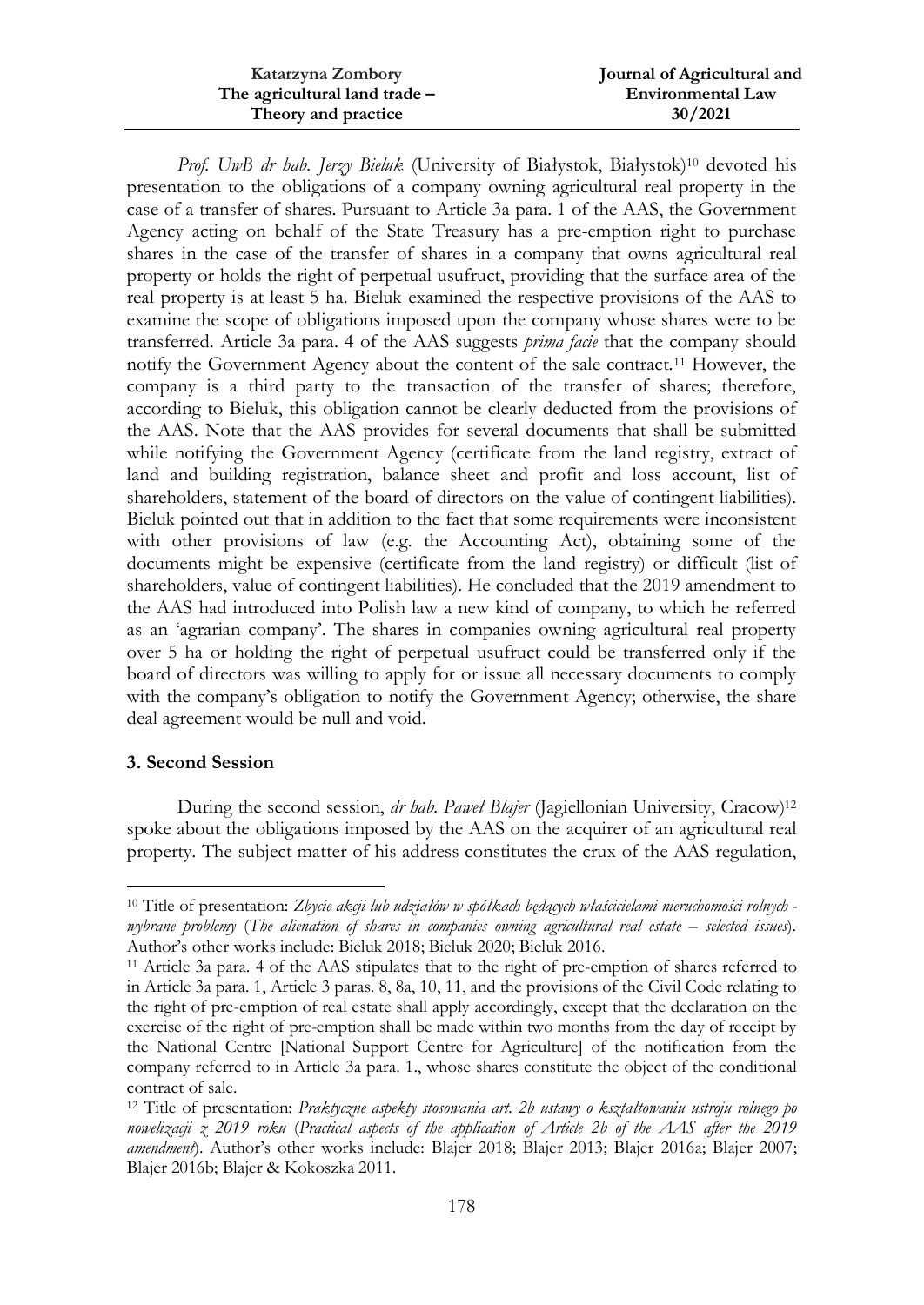| Katarzyna Zombory             | Journal of Agricultural and |
|-------------------------------|-----------------------------|
| The agricultural land trade - | <b>Environmental Law</b>    |
| Theory and practice           | 30/2021                     |

being one of its most sensitive and problematic issues nowadays. Under Article 2b paras. 1 and 2 of the AAS, the acquirer of an agricultural real property has a twofold obligation. The obligation of a positive nature requires the acquirer to run the agricultural holding that the agricultural real property became a part of for a period of at least five years. If the acquirer is a natural person, the agricultural activity shall be conducted personally. On the other hand, the negative obligation imposed on the acquirer requires them to refrain from selling the agricultural real property or transferring its possession for a period of at least five years. However, neither of these restrictions is absolute in nature or definitive. The general director of the Government Agency may exempt an acquirer from the negative obligation to refrain from selling farmland within the prescribed five-year period. The exemption is granted by means of an administrative decision issued upon the request of the acquirer if such a request is justified by the acquirer's important interest or by public interest. The obligations at issue were introduced into the AAS with effect as of 30 April 2016.<sup>13</sup> Since then, the number of requests for exemption has been constantly growing. Nevertheless, the AAS also provides for several exemptions when the obligations stipulated in Article 2b paras. 1 and 2 do not apply. The exemptions provided for under Article 2b para. 4 refer to the acquirer himself (e.g. a relative), to the type of acquisition (e.g. by inheritance), or to the location of the agricultural real property (e.g. in the city, if the area of the real property is less than 1 ha). Blajer expressed his concern that the presented legal arrangement might pose considerable problems in practice. He pointed out, *inter alia*, the vague wording of the acquirer's obligation to refrain from selling an agricultural real property or transferring its possession within five years from the day of acquisition. He illustrated this with the case of the owner of a farmland in lease, who donated the land in lease to one of his descendants, who in turn granted usufruct rights to the donor. The question arises as to who shall perform the responsibilities set out in Article 2b para. 1, since in each case (ownership, lease, usufruct), a different person might be obliged to run the agricultural holding, and equally in each case, it might be the owner upon whom rests the obligation to perform the agricultural activity on the farmland concerned. Blajer continued his consideration of the subject matter during the discussion following the conference. To understand why so many controversies have arisen in Poland over the obligation of running agricultural activity, one must look at a broader perspective. Unlike other trade-restrictive measures such as pre-emptive rights or governmental permits, the obligation to conduct agricultural activity on farmland after its acquisition is not common in other European countries. It was introduced in Switzerland and adopted in Hungary in 2013. From Hungary, the Polish legislator took over the idea of introducing the obligation to run agricultural activity after the acquisition of farmland. While creating the AAS, the Polish legislator referred to the Hungarian legal arrangements. However, the outcome differed significantly from that of the original Hungarian framework. In Hungary, the obligation to run the agricultural holding is justified and makes sense, because only individual farmers are supposed to acquire agricultural property, and neither a company nor other entity is allowed to purchase farmland.

 $\overline{a}$ 

<sup>13</sup> I.e. on the last day of the transitional period provided for Poland in the accession treaty to the EU.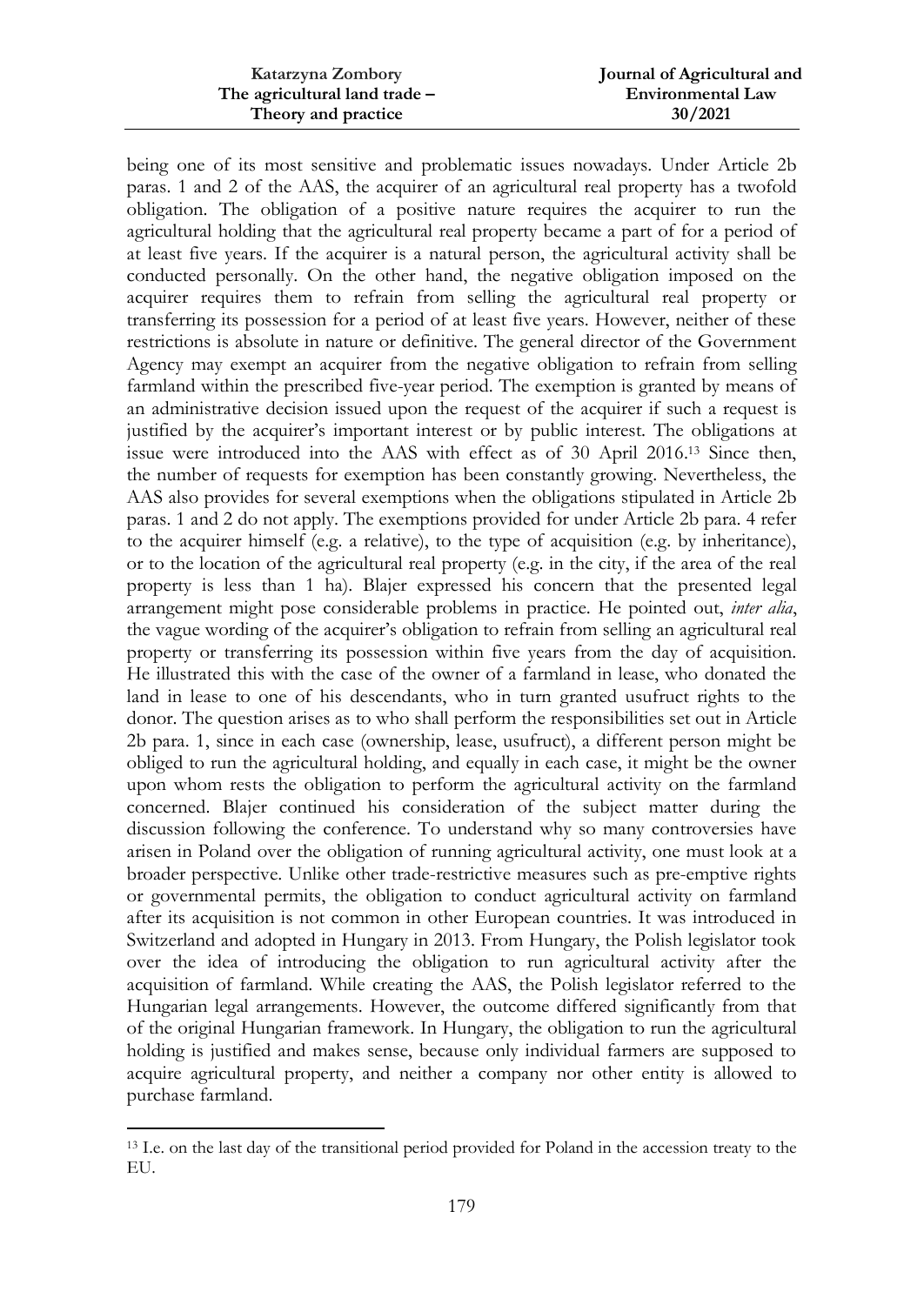| Katarzyna Zombory             | Journal of Agricultural and |
|-------------------------------|-----------------------------|
| The agricultural land trade – | <b>Environmental Law</b>    |
| Theory and practice           | 30/2021                     |

The only exception relates to relatives, who according to Hungarian law, can acquire agricultural real property even if they are not individual farmers. They are also exempted from the obligations to run agricultural holdings on acquired farmland and from refraining from selling it. However, the general principle is that only a farmer may acquire agricultural property, which seems a coherent regulation according to Blajer. In Poland, the AAS formally declares in Article 2a that only an individual farmer can acquire agricultural real property, although this is actually untrue: Agricultural real properties with an area of less than 1 ha can be acquired by anyone without any restrictions, while agricultural real properties with an area of more than 1 ha can be acquired by persons that are not individual farmers if they have permission from the Government Agency. Here, we face the problem of the obligation to conduct agricultural holding by persons and entities that are not farmers. This is unavoidable unless Article 2b of the AAS and the definition of agricultural real property are reviewed and improved.

*Dr Małgorzata Szymańska* (Maria Curie-Skłodowska University, Lublin)<sup>14</sup> in her address looked at the regulatory objectives underlying the obligations set out in Article 2b of the AAS to identify the *ratio legis* behind the trade-restrictive regulation and exceptions therefrom. She attempted to determine the meaning of conducting agricultural activities. Even though the AAS does not define conducting agricultural holding, the case law of Polish courts gives some indication as to the scope and meaning of this expression. In its judgement on 24 April 2014, the Voivodship Administrative Court in Poznań (Case II SA/PO 93/14) stated that the sole possession or ownership of an agricultural holding did not qualify as running it if no agricultural activity was being performed with relation to it, including decision-making regarding farming activity. The notion of running an agricultural holding may encompass the farmer's personal engagement in plant production and livestock farming, management of the work of persons employed on the farm, decision-making regarding what plants and livestock are to be produced, concluding contracts on the sale of crops, decisionmaking related to the purchase and sale of agricultural machinery, decisions regarding the use of fertilisers, and so on depending on the economic profile of an agricultural holding. The reasons for adopting the restrictive obligations set out in Article 2b paras. 1 and 2 AAS include ensuring the food security of Polish citizens and preventing the speculative turnover of farmland that could undermine the structure of the Polish agricultural system. The latter, according to the Polish Constitution, is based on family farming. Szymańska provided a detailed, word-for-word analysis of the provisions laying down exemptions from the obligations set out in Article 2b paras. 1 and 2 of the AAS. She explained that the extensive, albeit closed catalogue of exemptions served various purposes and reflected several different motives, among which she highlighted the protection of family connections and inheritance, reasons for public interest, the need to guarantee proper socio-economic use of the agricultural real property, and importance of supporting the use of EU funds.

1

<sup>14</sup> Title of presentation: *Wyłączenia obowiązków nabywcy nieruchomości rolnych i ich znaczenie dla kształtowania ustroju rolnego (Exemptions from the obligations imposed upon the acquirer of agricultural real estate, and their importance for the shaping of agricultural system)*. Author's other works include: Szymańska 2018; Szymańska 2020a; Szymańska 2020b; Szymańska 2020c.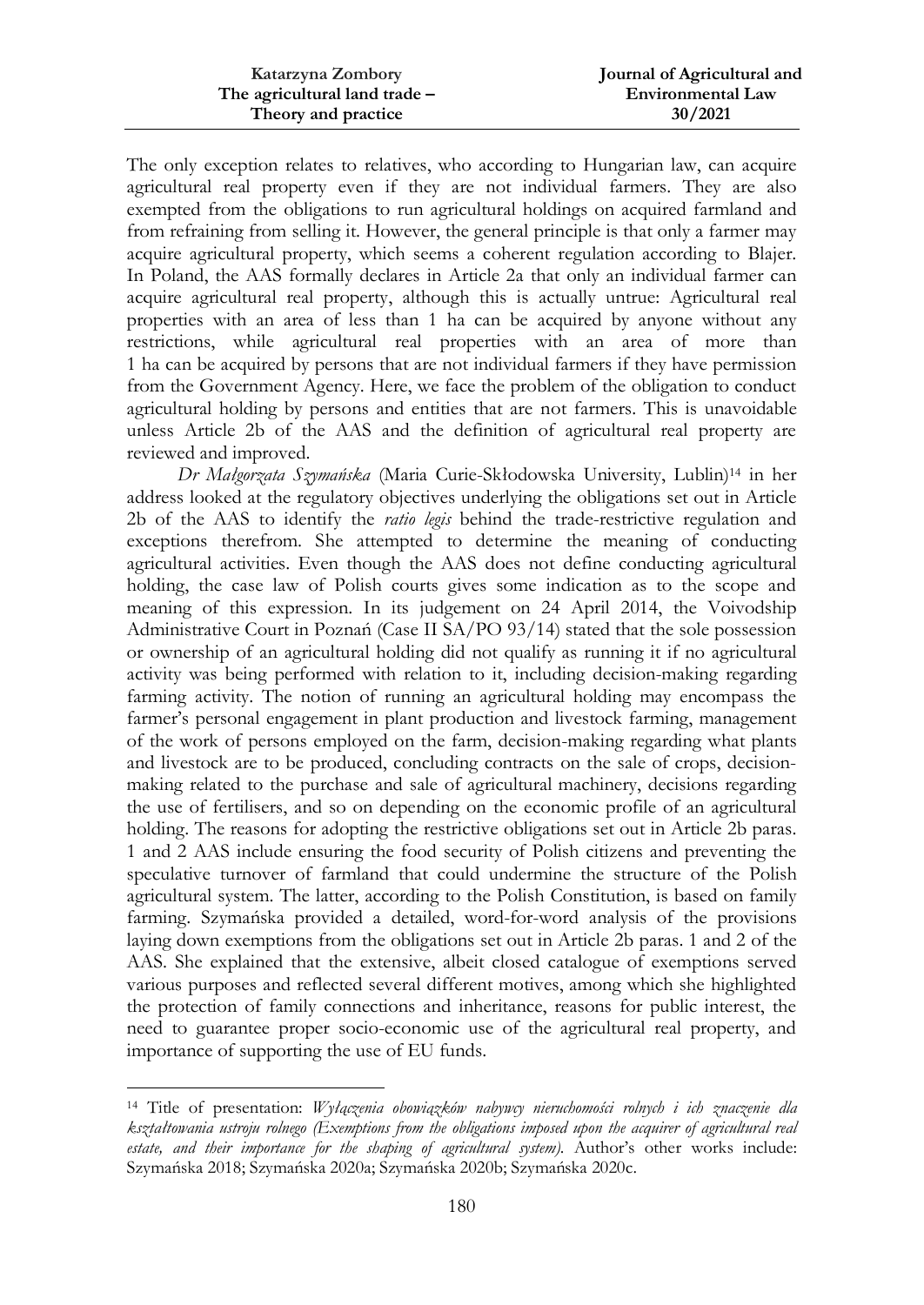| Katarzyna Zombory             | Journal of Agricultural and |
|-------------------------------|-----------------------------|
| The agricultural land trade – | <b>Environmental Law</b>    |
| Theory and practice           | 30/2021                     |

*Dr hab. Przemysław Litwiniuk* (Warsaw University of Life Sciences (SGGW), Warsaw)<sup>15</sup> explored the subject of the exercise of pre-emptive rights by the Government Agency. He emphasised that the regulations allowing for the pre-emption right constituted a limitation to the protection of ownership enshrined in Article 21 and Article 64 of the Polish Constitution.<sup>16</sup> According to the general limitation clause in Article 31 para. 3 of the Constitution, any limitation on the exercise of constitutional freedoms and rights may be imposed only by statute and only when necessary in a democratic state for the protection of its security or public order, or to protect the natural environment, health, or public morals, or the freedoms and rights of other persons. Such limitations do not violate the essence of freedom and rights. Article 64 para. 3 provides for a limitation clause relating specifically to the protection of ownership, pursuant to which the right of ownership may only be limited by means of a statute and only to the extent that it does not violate the substance of such right. Litwiniuk expressed his concern that while the provision allowing the Government Agency to exercise pre-emption rights did not violate the essence of the right to ownership, the purpose justifying the limitation of this right was not specific enough. Bearing in mind the case law of the Polish Constitutional Court (judgement of 18 March 2010 Case K8/08), it might be doubtful whether the current arrangement would stand the proportionality test. Equally, a lack of normative clarity remains about the preconditions that allow the Government Agency to exercise pre-emptive rights in a given case. For example, under the existing framework, it is not possible to determine whether the Government Agency is allowed to exercise pre-emptive rights in pursuit of a business goal, for example, to purchase real property at an advantageous price and sell it for profit. Furthermore, Litwiniuk reminded the audience that under the provisions of the AAS, the legal arrangement for the pre-emption right in favour of the Government Agency was that of a fiduciary legal relationship. Pursuant to Article 3 para. 4 of the AAS, while exercising pre-emptive rights, the Government Agency is acting in its own name but on behalf of the State Treasury. However, note that the practical application of this provision differs greatly from one notary public to another. It is not uncommon to indicate in the notarial act certifying the exercise of the right of pre-emption that it is the territorially competent Government Agency that exercises the pre-emptive rights on its own behalf, thus omitting the State Treasury and being contrary to the letter of the law. He also referred to the sequence of obligations related to the exercise of pre-emptive rights by the Government Agency under the AAS. Pursuant to the provisions of the AAS, the Government Agency is supposed to first send to the party obliged on account of the right of pre-emption the notarial act

 $\ddot{\phantom{a}}$ 

<sup>15</sup> <sup>15</sup> Title of presentation: *Przesłanki i sposób wykonania prawa pierwokupu nieruchomości rolnej przez Krajowy Ośrodek Wsparcia Rolnictwa* (*Prerequisites for the exercise of pre-emption right by the National Support Centre for Agriculture and the rules governing the exercise thereof*). Author's other works include: Litwiniuk 2020; Litwiniuk 2018a; Litwiniuk 2018b; Litwiniuk 2017.

<sup>16</sup> Pursuant to Article 21 para. 1 of the Polish Constitution, the Republic of Poland shall protect ownership and the right of succession, while pursuant to Article 64 para. 1 everyone shall have the right to ownership, other property rights, and the right of succession. Article 64 para. 2 states that everyone, on an equal basis, shall receive legal protection regarding ownership, other property rights, and the right of succession.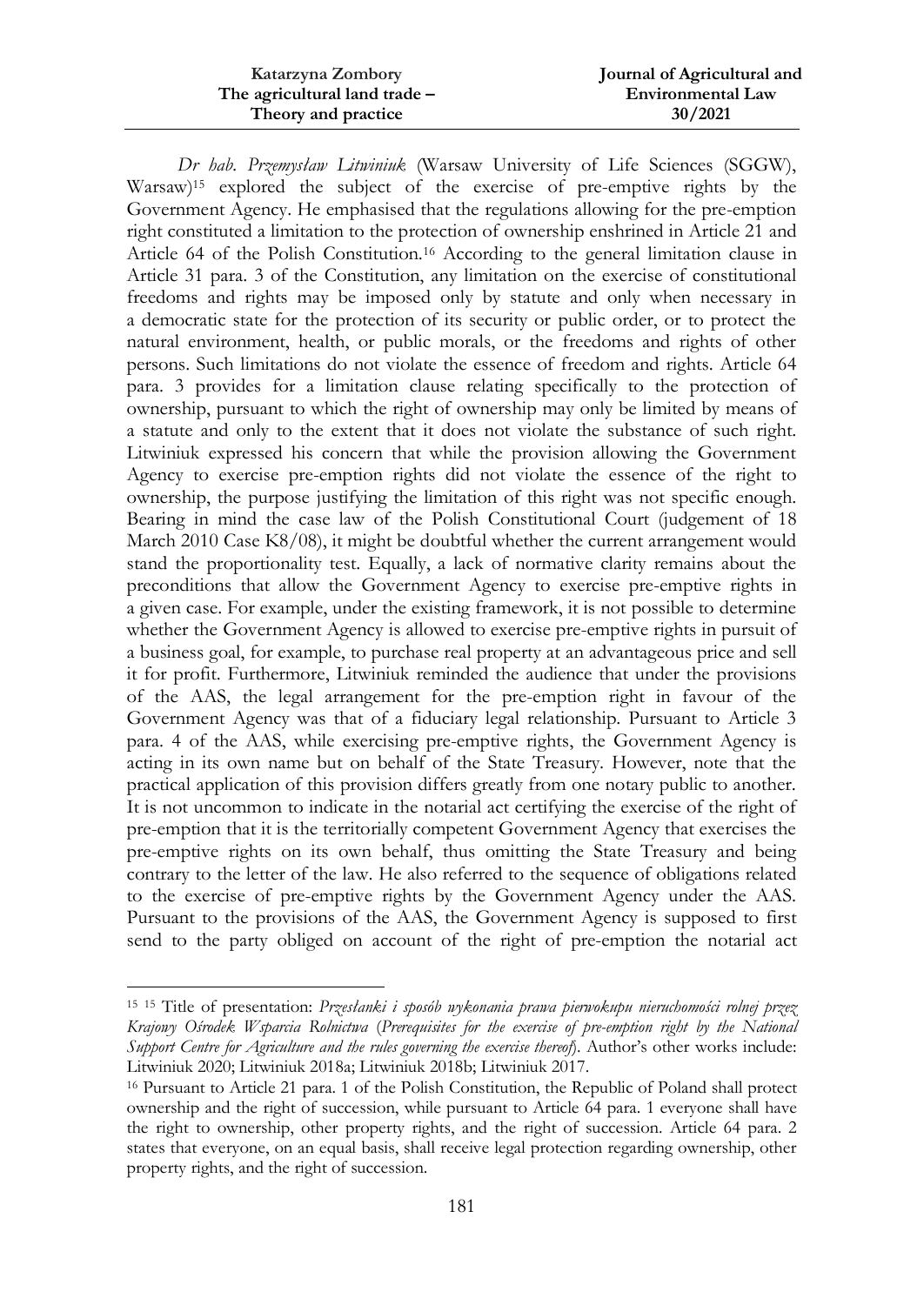| Katarzyna Zombory             | Journal of Agricultural and |
|-------------------------------|-----------------------------|
| The agricultural land trade – | <b>Environmental Law</b>    |
| Theory and practice           | 30/2021                     |

certifying the exercise of the right of pre-emption by a registered letter against confirmation of receipt. Only having complied with this obligation, is the Government Agency allowed to publish the notification on its website. If this order has not been respected, that is, a notification on the website was published prior to sending it by registered mail, then according to Litwiniuk, such exercise of right by the Government Agency shall be of no force and effect.

*Dr Rafał Michałowski* (University of Białystok, Białystok)<sup>17</sup> in his address referred to the issue of the legal consequences of non-compliance with the provisions of the AAS, more specifically to the grounds of invalidity laid down in Article 9 para 1. While it might seem that the sanction on invalidity is a relatively easy way to ensure compliance with the provisions of law, the misapplication of this sanction might have the opposite effect, creating various problems rather than solving them. According to Article 9 para. 1 of the AAS, the acquisition of an agricultural real property or of a share in the co-ownership of an agricultural real property, as well as the acquisition of the right of perpetual usufruct and the acquisition of shares in a company that owns agricultural real property with an area of at least 5 ha, shall be invalid if carried out contrary to the provisions of the AAS. In particular, failure to comply with the obligation to notify the person entitled to pre-emption or to inform the Government Agency in cases specified by the AAS (Article 3b and Article 4 para. 1) will result in the invalidity of the respective legal transaction. Michałowski emphasised that these two cases, although both included in the same provision of the AAS, constituted two separate grounds for invalidity, and thus should be considered separately. While it is widely accepted that the sale of agricultural real property results in invalidity if performed unconditionally, without the party entitled to pre-emption being notified, it is questionable whether the other case of non-compliance results in the same effect. He stressed the difference between the breach of the obligation to notify the party entitled to pre-emption and non-compliance with the obligation to inform the Government Agency in cases specified in Article 3b and Article 4 para. 1 of the AAS.<sup>18</sup> According to Michałowski, the latter refers to an obligation that is subsequent to the legal transaction resulting in acquisition, which does not constitute one of its elements. Therefore, he suggested that an acquisition should not be considered invalid *ab initio* and *ipso jure* if the Government Agency had not been properly informed about the transaction. Instead, it should be assumed that after obtaining knowledge from any source that the acquisition has taken place, the Government Agency could still exercise its rights under Article 3b and Article 4 para. 1. within one month.

 $\overline{a}$ 

<sup>17</sup> Title of presentation: *Naruszenie regulacji ustawy o kształtowaniu ustroju rolnego w kontekście sankcji nieważności* (*Non-compliance with the provisions of the Act on Shaping of the Agricultural System in the context of the sanction of invalidity*). Author's other works include: Michałowski 2020.

<sup>&</sup>lt;sup>18</sup> Article 3b of the AAS provides for the right of the Government Agency to acquire an agricultural real property with an area of at least 5 ha at a price corresponding to its market value in the case of a change of partners in a partnership owning agricultural real property or holding the right to perpetual usufruct with respect to this agricultural real property. Article 4 para. 1 of the AAS lays down the right of the Government Agency to acquire an agricultural real property in the case that the acquisition of property rights is not a result of a sale-purchase agreement, for example, in the case of a donation or an acquisition by prescription.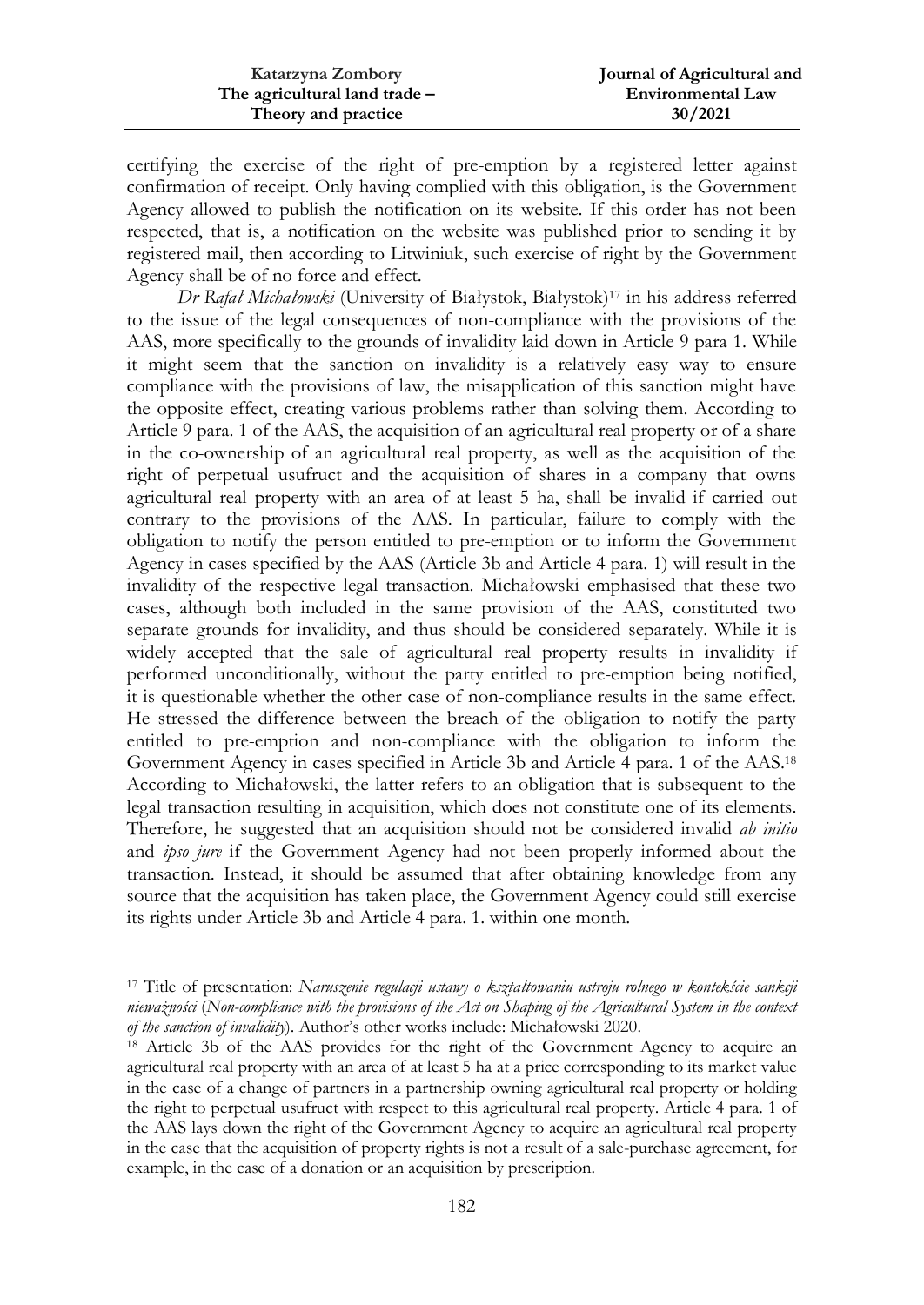| Katarzyna Zombory             | Journal of Agricultural and |
|-------------------------------|-----------------------------|
| The agricultural land trade – | <b>Environmental Law</b>    |
| Theory and practice           | 30/2021                     |

*Mgr Patryk Bender* (Jagiellonian University, Cracow)<sup>19</sup> delivered a speech on the alienation of inheritance comprising an agricultural real property. He devoted the main part of his presentation to the relation between the general rules of inheritance under the Polish Civil Code and the provisions of the AAS governing the acquisition of farmland. Pursuant to Article 1051 of the Civil Code, an heir who has accepted the inheritance may alienate the entire estate or part of it. According to the rule of universal succession laid down in Article 1053 of the Civil Code, the party that acquires the estate shall assume the rights and obligations of an heir. Therefore, the acquirer assumes liability for the totality of the transferred estate, not to specific items of property. Article 1070<sup>1</sup> of the Civil Code refers specifically to the alienation of an inheritance comprising an agricultural holding. It states that where alienating an estate or part of an estate or a share in the estate comprising an agricultural farm or an agricultural real property within the meaning of the AAS, the provisions of the AAS on the alienation of agricultural real property shall apply. Bender explained that Article 1070<sup>1</sup> was introduced into the Civil Code in 2003 and amended in 2016. During the period 2003- 2016, the then legal framework provided specifically that in case of the alienation of an inheritance comprising an agricultural holding, the right of pre-emption set out in Article 3 and right of acquisition by the Government Agency in Article 4 of the AAS applied. The 2016 Civil Code amendment moved from the specific reference to Articles 3 and 4 of the AAS toward a general reference to the AAS as a whole. According to Bender, the reason behind the amendment was to extend the scope of application of the AAS beyond Article 3 and Article 4 in the case of the alienation of an inheritance comprising an agricultural real property. Consequently, the general restrictions provided for by virtue of Article 2a para. 1 of the AAS, according to which only individual farmers may acquire agricultural real property, shall equally apply to the alienation of inheritance. The year 2016 also witnessed a substantial amendment of the AAS itself, as a result of which all types and means of acquisition of agricultural real property now fall into its scope of application. The AAS, as amended in 2016, lays down in Article 2 a very broad definition of farmland acquisition, encompassing acquisition by legal transaction or other event of legal significance, as well as acquisition by virtue of a court ruling or an administrative decision. Such a broad understanding of 'acquisition' leads to the conclusion that the statutory restrictions provided for in the AAS apply *inter alia* to the acquisition by means of sale and purchase agreement, by donation, by prescription, and by court ruling. Therefore, it can be assumed that they equally apply to the acquisition of farmland by inheritance. Under these circumstances, Article 1070<sup>1</sup> of the Civil Code is redundant and superfluous, as it repeats the regulation already covered by the AAS and as such shall be repealed. The other point addressed by Bender was the legal consequences of non-compliance with the AAS in the specific context of the alienation of inheritance comprising an agricultural real property. In case of non-compliance with the provisions of the AAS, the entire acquisition of inheritance is deemed invalid, even if the agricultural property constitutes only a small part of the whole inheritance mass. Bender reflected on whether it would be possible to limit the legal consequences of non-compliance, that is, the invalidity of acquisition, only to the

 $\overline{a}$ 

<sup>19</sup> Title of presentation: *Zbycie spadku obejmującego gospodarstwo rolne lub nieruchomość rolną* (*Alienation of inheritance comprising an agricultural holding or an agricultural real property*).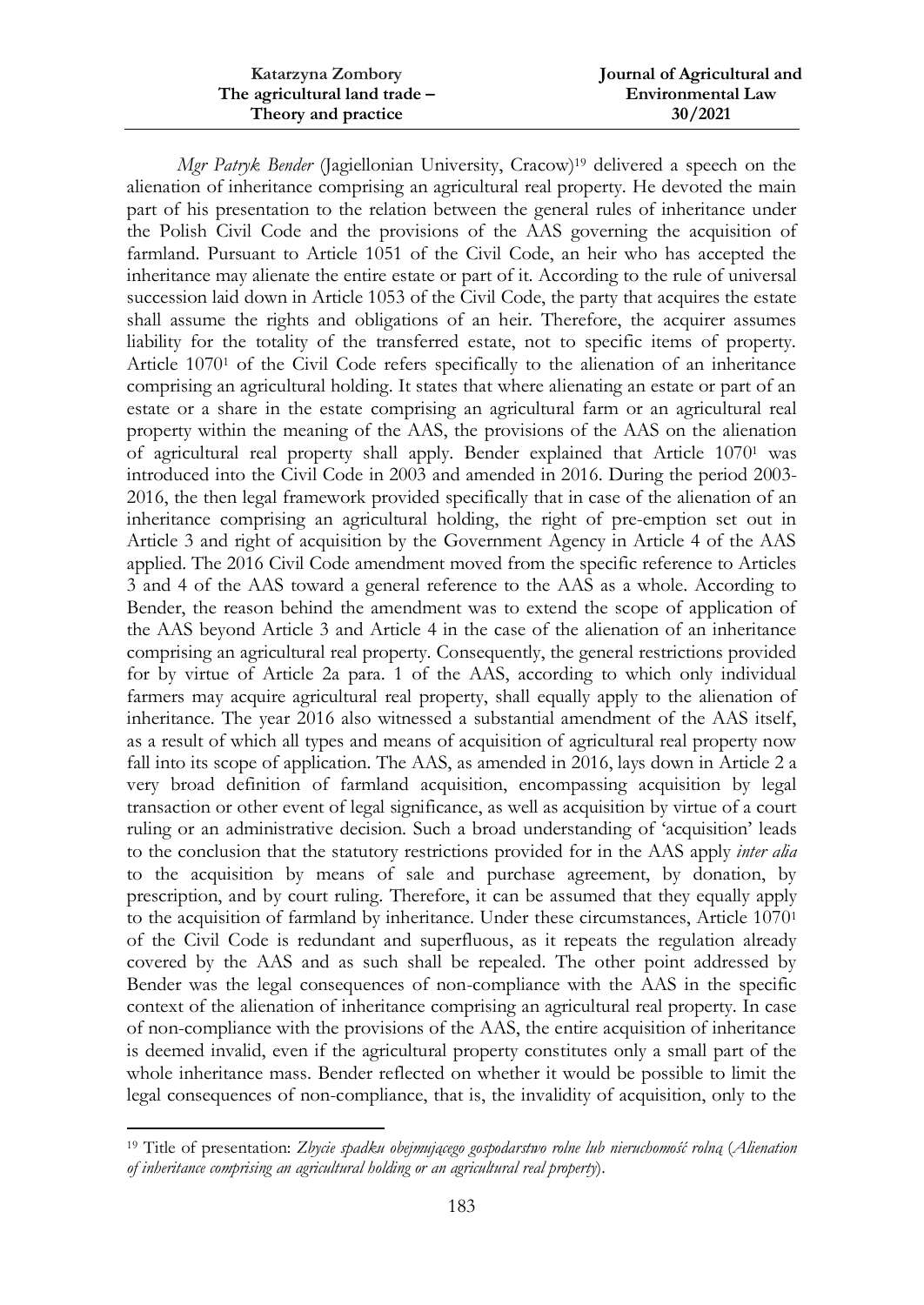| Katarzyna Zombory             | Journal of Agricultural and |
|-------------------------------|-----------------------------|
| The agricultural land trade – | <b>Environmental Law</b>    |
| Theory and practice           | 30/2021                     |

agricultural real property, even though it would not be consistent with the rule of universal succession. He pointed out that in Germany and the Czech Republic, the provisions providing for universal succession in case of the alienation of inheritance were dispositive in nature, which allowed excluding certain items of property within the inheritance mass from the transfer of property. While this is not the case in Poland, it can nevertheless be argued that several provisions of law provide for the possibility of distinguishing a particular article from the inheritance mass as a whole (e.g. Article 981<sup>1</sup> of the Civil Code relating to specific bequest or Article 1054 of the Civil Code). For this reason, Bender suggested that the general rule of universal succession applicable to the alienation of inheritance could be overcome by introducing an additional contractual clause allowing for the exclusion of the agricultural real property from within the entire inheritance mass. It shall be possible for the parties to the contract to indicate that they have no knowledge as to whether the inheritance comprises an agricultural real property; however, shall that be the case, they wish to exclude it from the transfer of the inheritance mass. The application of such clauses would reduce the risks associated with the transfer of an entire estate under universal succession. Further, it would allow the preservation of the validity of the acquisition as a whole by limiting the scope of possible legal consequences of non-compliance with the AAS solely to the invalidity of the transfer of farmland.

#### **4. Third Session**

1

The third session was devoted to food law-related aspects of the legal framework governing agricultural land trade in Poland. The keynote address was provided by *Prof. UW dr hab. Paweł Wojciechowski* (University of Warsaw, Warsaw), who spoke about the restrictions on trade in agricultural property in relation to food security.<sup>20</sup> Under Polish law, a the principle of food security and notion of food safety is distinguished. The principle of food security aims to ensure the availability of food, which encompasses four essential elements: the physical existence of food, its economic availability (i.e. at an affordable price), the adequacy of food, and stability of food supplies. During the outbreak of the COVID-19 pandemic, we had a sample of what could happen if the stability of food supplies became an issue. While addressing the question of constitutional background, he noted that the Polish Constitution did not explicitly refer to food security. However, it should be kept in mind that food security is a means of ensuring the right to adequate food. The latter, although not guaranteed directly by Polish law, can be derived from other rights laid down in the Constitution, for example, from the right to the protection of life and health. Furthermore, it is guaranteed by several international human rights instruments, notably the UN Universal Declaration of Human Rights and International Covenant on Economic, Social, and Cultural Rights (ICESCR). The ICESCR recognises that the right to adequate food is protected under the right of an adequate standard of living, and it goes

<sup>20</sup> Title of presentation: *Bezpieczeństwo żywnościowe a ograniczenia w obrocie nieruchomościami rolnymi* (*Food security and restrictions on the free trade of agricultural real estate*). Author's other works include: Wojciechowski 2018; Korzycka & Wojciechowski 2017; Wojciechowski 2016; Korzycka & Wojciechowski 2014; Wojciechowski 2010.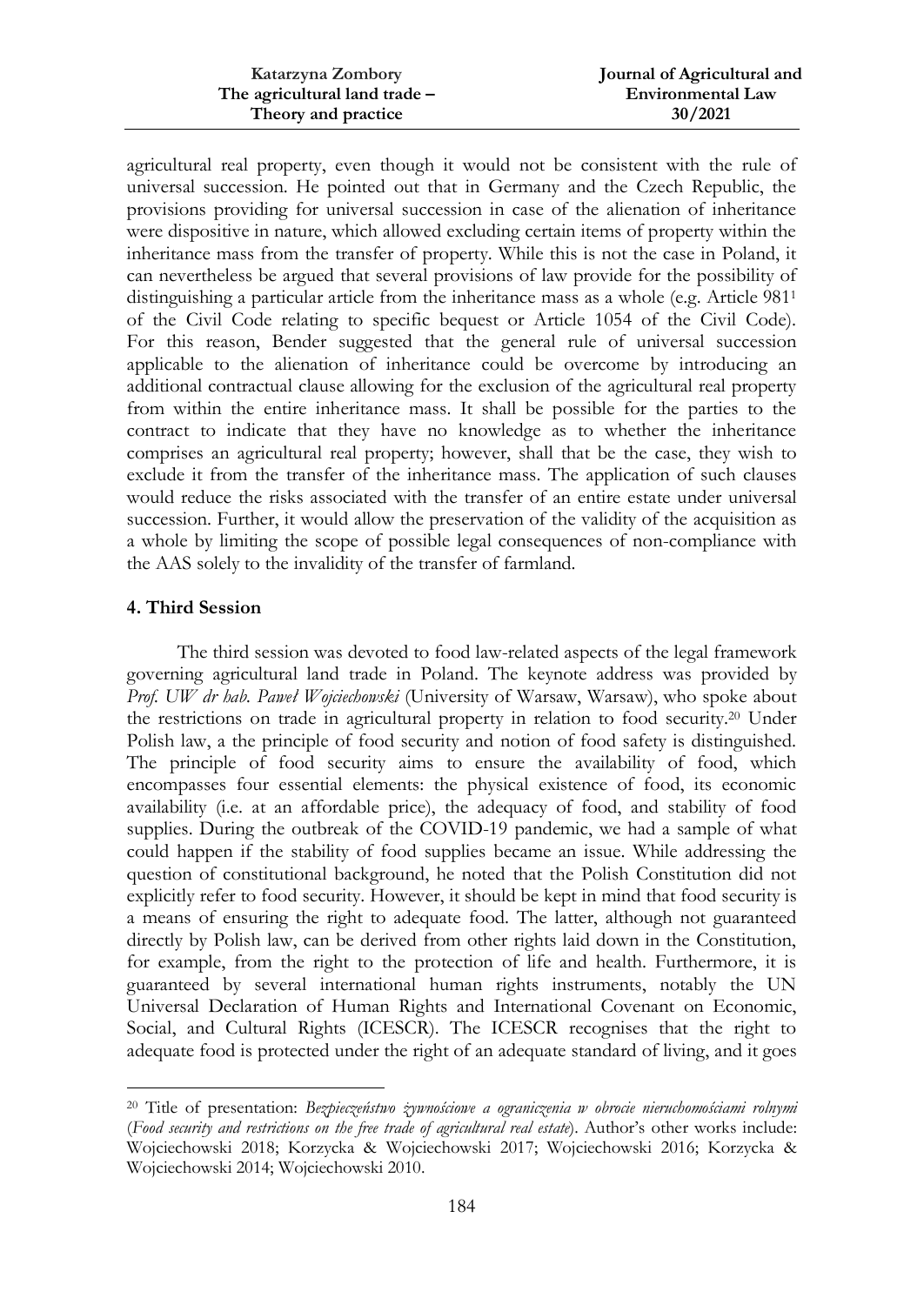| Katarzyna Zombory             | Journal of Agricultural and |
|-------------------------------|-----------------------------|
| The agricultural land trade - | <b>Environmental Law</b>    |
| Theory and practice           | 30/2021                     |

further by recognising the fundamental right of everyone to be free from hunger. Therefore, the principle of food security is anchored in the Polish Constitution, regardless of the fact that it contains no specific reference to the notion of food security. Wojciechowski reminded the audience that the idea of food security was also closely related to the 2030 Agenda for Sustainable Development. While the 17 goals were defined by UN member states in relation to sustainable development, goal no. 2 aims to end hunger, achieve food security and improved nutrition, and promote sustainable agriculture. A close relationship is evident between ensuring food security and the idea of sustainable agriculture, which also requires equal access to farmland and other natural resources. The guidelines provided for in the 2030 Agenda with regard to the implementation of goal no. 2 include doubling the agricultural productivity and incomes of small-scale food producers. This conforms to the fundamental principle underlying the entire Polish agricultural system, which shall be based on family farming according to the Polish Constitution and AAS. The implementation of the principle of food security included in the preamble to the AAS requires proper regulation of the agricultural land market. The European Parliament and European Commission have both declared that within their farmland policy, the EU member states ensure access to agricultural land for farmers, who are supposed to carry out agricultural production. In Wojciechowski's opinion, the measures adopted by the Polish legislator (e.g. the acquisition of farmland by individual farmers, ban on alienating farmland within five years, obligation to carry out agricultural activity, pre-emption rights) are insufficient to fully meet this goal. Nevertheless, they contribute to the overall aim of avoiding the excessive concentration of land and in supporting farmers running small family holdings. Although these measures place a significant burden on the trade of agricultural land, they are entirely justified in the context of food security.

Prof. UW dr hab. Adam Niewiadomski (University of Warsaw, Warsaw)<sup>21</sup> in his speech looked at the impact of the AAS regulation on environmental protection. He argued that although the preamble to the AAS referred to the need for environmental protection in explicit terms, its provisions were irrelevant with respect to the protection of the environment. The AAS was designed to protect the interests of the state to prevent the excessive concentration and speculative acquisition of farmland, and it does not provide for instruments specifically dedicated to environmental protection. Neither the requirement imposed upon individual farmers to have agricultural qualifications nor the 300 ha threshold on the area of acquired farmland can be considered environment-related provisions. Niewiadomski raised doubts as to whether the AAS, whose title directly refers to the 'shaping of the agricultural system', was indeed able to shape the Polish agricultural system. How is it possible to shape the agricultural system without any concern as to matters pertaining to environmental protection?

 $\ddot{\phantom{a}}$ 

<sup>21</sup> Title of presentation: *Obrót nieruchomościami rolnymi a wyzwania ochrony przyrody* (*The turnover of agricultural real estate and challenges of environmental protection*). Author's other works include: Czechowski & Niewiadomski 2013; Czechowski & Niewiadomski 2015; Niewiadomski & Czechowski 2016; Niewiadomski 2011; Niewiadomski 2012; Niewiadomski 2013; Niewiadomski 2014a; Niewiadomski 2014b; Niewiadomski 2016a; Niewiadomski 2016b; Niewiadomska & Niewiadomski 2012;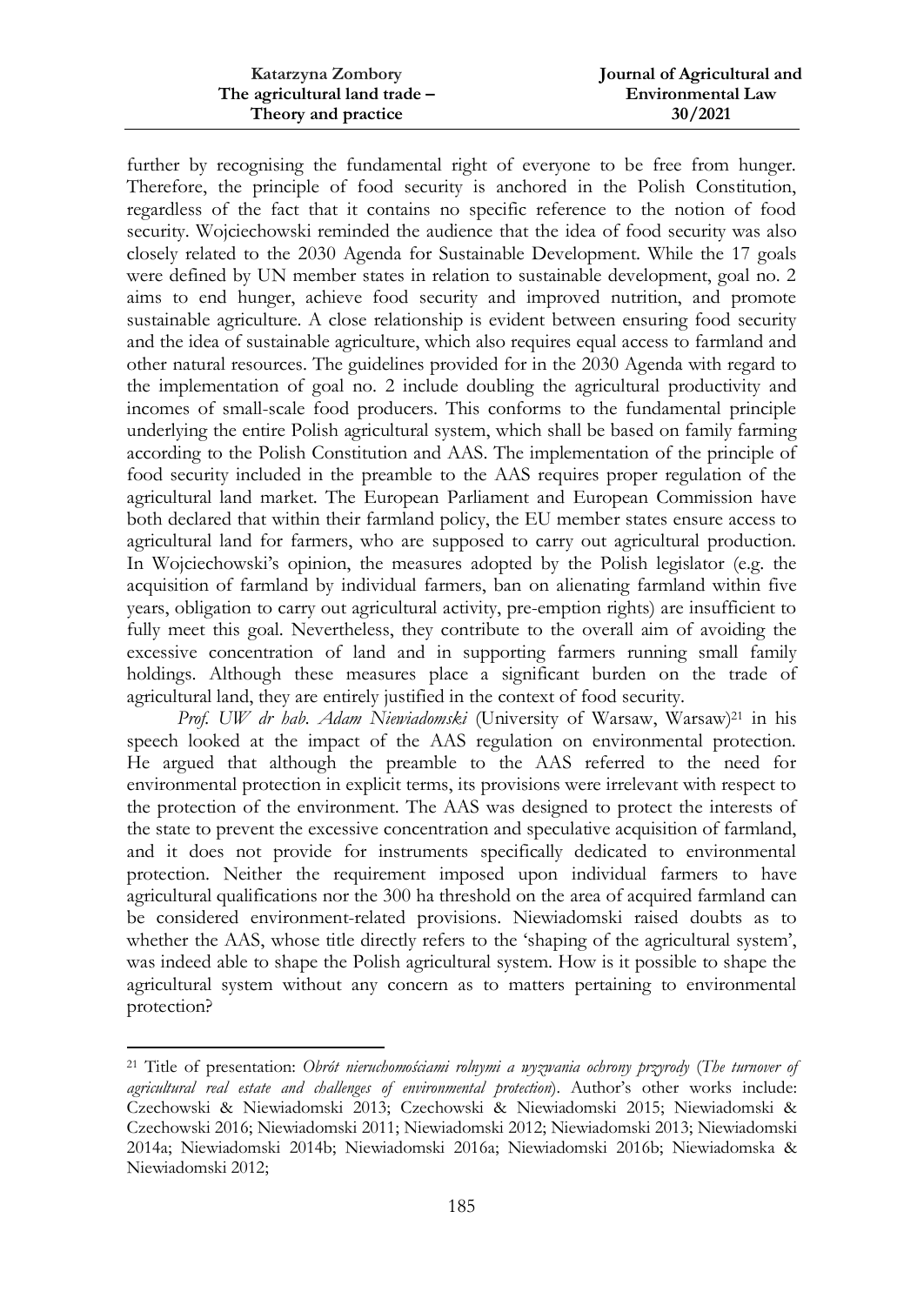### **5. Concluding remarks**

During the 17 years that have passed since its adoption and entry into force, the Act of 11 April 2003 on the Formation of the Agricultural System (AAS) has given rise to many questions both in terms of its fundamental principles and its implementation in practice. The 2016 amendment to the AAS, adopted at the end of the transitional period provided for in the European Union accession treaty, has put new restrictions on farmland trade, substantially changing the existing legal framework. The choice of subjects for the conference reflected the challenges posed by the current regulations governing the agricultural real estate market in Poland. In particular, the difficulties in determining the meaning of 'agricultural real property' and establishing the scope of application of the AAS (Mikołajczyk) were referred to. The statutory formulation of the principle according to which only individual farmers can acquire farmland is not fully consistent with the desired aim of the legislator, and gives rise to practical difficulties, especially in relation to the obligation to carry out agricultural activity on the acquired farmland (Blajer). Several uncertainties were pointed out in connection with the legal consequences of non-compliance with the AAS (Michałowski), with special regard to the issue of the alienation of inheritance comprising an agricultural holding (Bender). The coherence and practical application of the provisions imposing upon a company owning agricultural real property the obligation to notify the Government Agency in case of a transfer of shares was questioned (Bieluk). Furthermore, reference was made to a legal gap that makes it impossible for the owner of a farmland in lease to transfer the ownership of such land based on the obligation to run the agricultural activity personally (Suchoń). General concern was expressed about the casuistic and highly restrictive character of the AAS, which in addition to its frequent amendments, runs afoul of the rule of legal certainty (Czechowski, Marciniuk). While the overall impact of the AAS on food security is positive (Wojciechowski, Szymańska), the issue of environmental protection is not adequately addressed in the AAS (Niewiadomski). The conference participants expressed their hope that further amendments of the AAS would bring solutions to the issues of concern.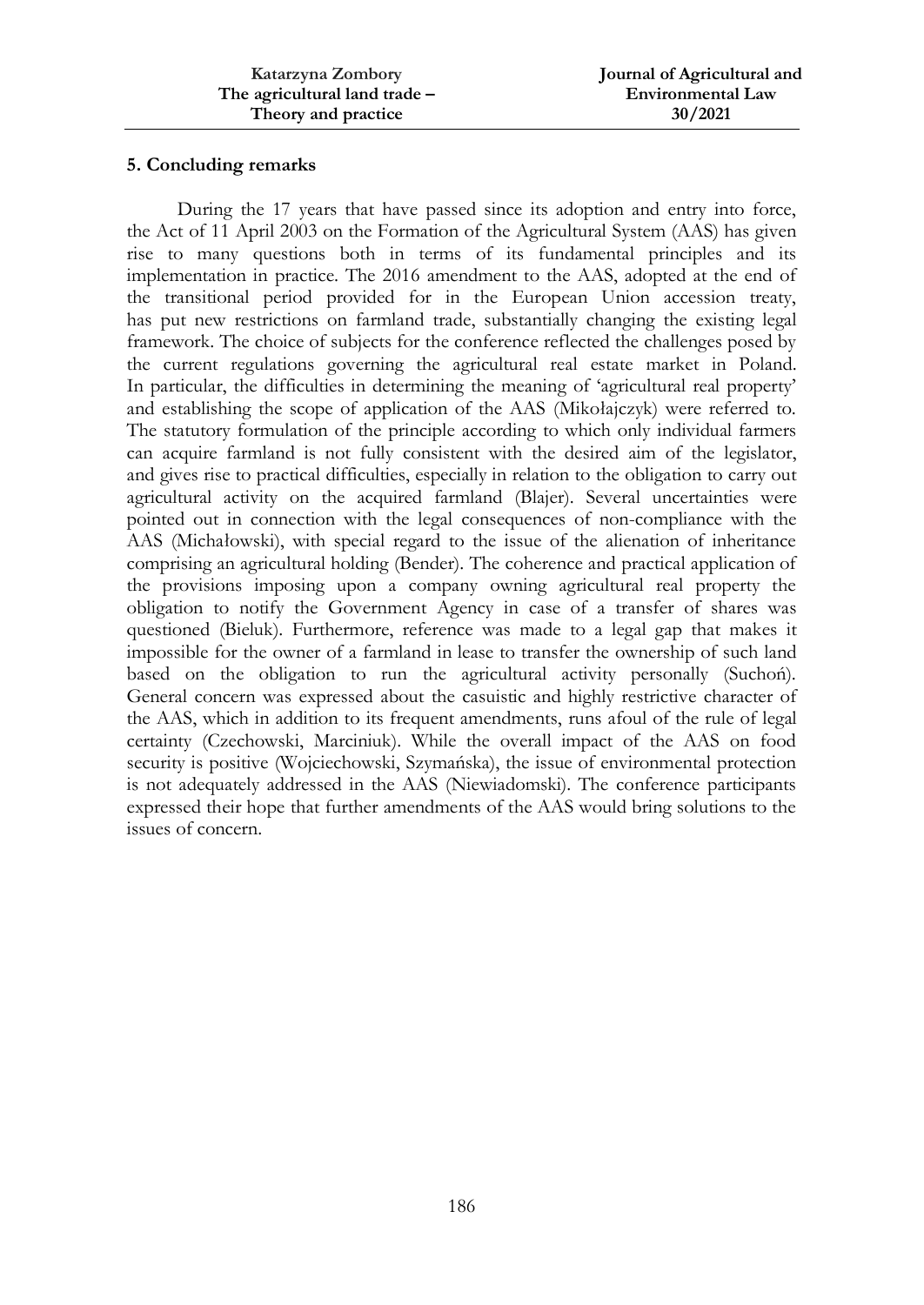# **Bibliography**

- 1. Bieluk J (2016) Legal mechanisms of protection of family farms in Poland, in: Ulate Chacón EN (ed.), *14 Congreso Mundial de Derecho Agrario: fuenes, política agraria y paz social*, Editorial Juridica Continental, San José, pp. 377–383.
- 2. Bieluk J (2018) Legal mechanisms of limiting the turnover of agricultural land in Poland, *CEDR Journal of Rural Law* 4(1), pp. 39–50.
- 3. Bieluk J (2020) River as a legal person, *Studia Iuridica Lublinensia* 29(2), pp. 11–23, doi: http://dx.doi.org/10.17951/sil.2020.29.2.11-23.
- 4. Blajer P & Kokoszka D (2011) Legal forms of farm enterprises, taking into account traditional and industrial farming: Poland, in: Richli P (ed) *Le défi de la diversification des entreprises agricoles : XXVe Congrès et Colloque européen de droit rural, Cambridge, 23-26 septembre 2009 = XXV European congress and colloquium of agricultural law, Cambridge, 23-26 september 2009 = XXV. Europäischer Agrarrechtskongress mit Kolloquium, Cambridge, 23-26 September 2009*, Éditions l'Harmattan, Paris, pp. 369–371.
- 5. Blajer P (2007) Il diritto di acquisto statale di fondi rustici in Polonia e profili di diritto comunitario, *Agricoltura Istituzioni Mercati* 2(2007), pp. 81–93.
- 6. Blajer P (2013) Der "individuelle" Landwirt als Teilnehmer des Grundstücksverkehrs nach polnischem und deutschem Recht, in: Martinez J (Hrsg.) *Jahrbuch des Agrarrechts*, Band XII, Nomos Verlagsgesellschaft mbH & Co., Baden Baden, pp. 77–91, doi: https://doi.org/10.5771/9783845250311-77
- 7. Blajer P (2016a) Amerikanische Family Farms Status und Instrumente der öffentlichen Unterstützung, in: Martinez J (Hrsg.), *Jahrbuch des Agrarrechts*, Band XIII, Nomos Verlagsgesellschaft mbH & Co., Baden Baden, pp. 11–32, doi: https://doi.org/10.5771/9783845273716-11
- 8. Blajer P (2016b) Neue Regelungen über den Grundstücksverkehr in Polen: Rückkehr in die Vergangenheit?, *Przegląd Prawa Rolnego* 1(18), pp. 65–79.
- 9. Blajer P (2018) Legal status of cohabitees and their children in the agricultural enterprise, in: Norer R (ed.) *Aspects du droit de la famille et du droit de l'environnement dans l'agriculture: XXVIIe congrès et colloque européen de droit rural*, L'Harmattan, Paris, pp. 305–306.
- 10. Czechowski P & Niewiadomski A (2015) Selected legal issues of modern forms of environmental protection on the example of national parks and the networks of Natura 2000 sites, taking into account coexistence with agriculture, *Studia Iuridica* 2015/61, pp. 35–51.
- 11. Czechowski P & Niewiadomski A (2016), New Organization of the Agricultural Market in the European Union after the Reform of the Common Agricultural Policy after 2013, *Studia Iuridica* 2016/68, pp. 55–71.
- 12. Czechowski P & Niewiadomski A (2013), Die rechtlichen Regelungen der staatlichen landwirtschaftlichen Flächen in Polen und Deutschland nach 1989 – Ähnlichkeiten und Unterschiede, in: Martinez J (Hrsg.), *Jahrbuch des Agrarrechts*, 2013/12, pp. 61–76.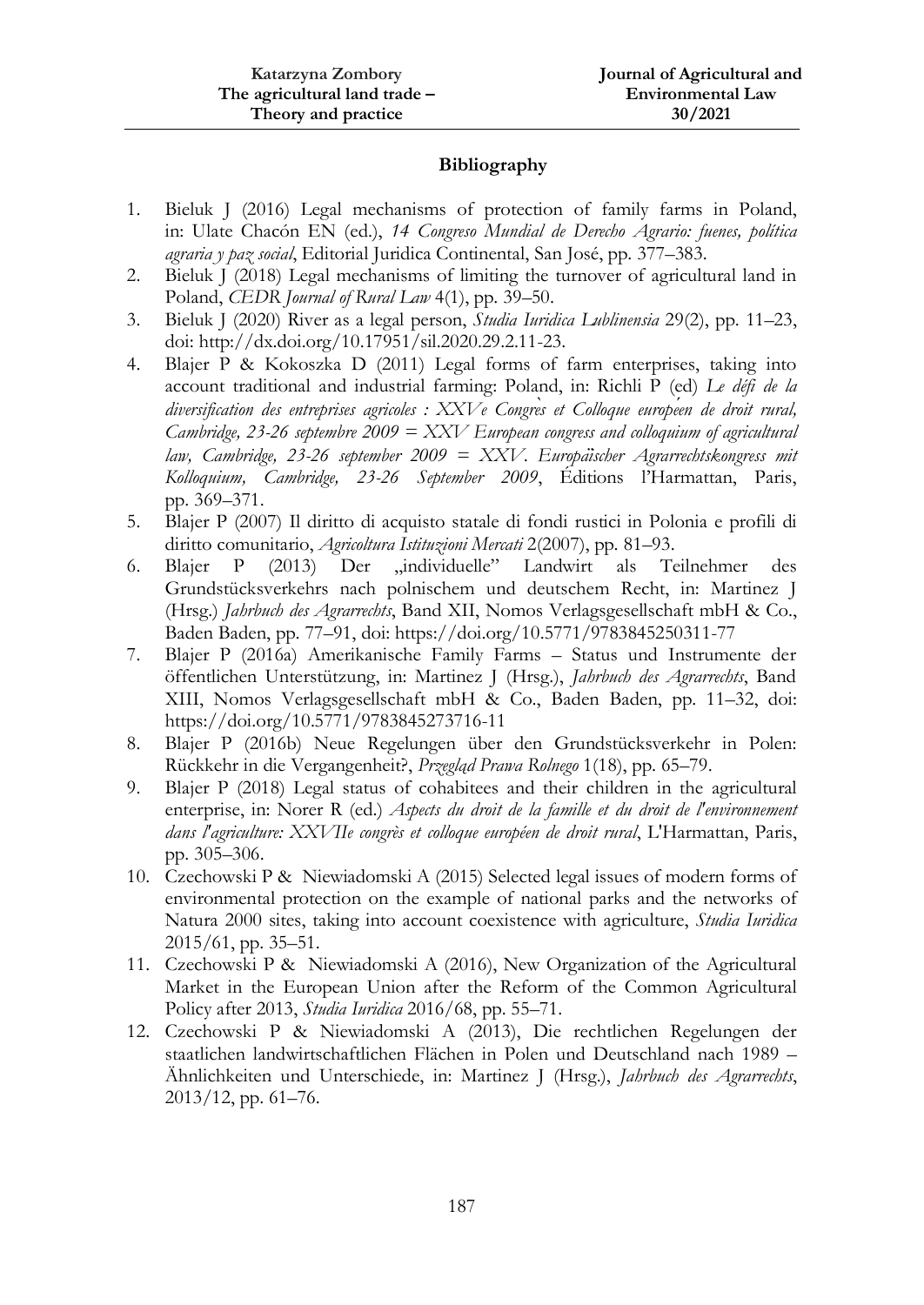- 13. Czechowski P & Niewiadomski A (2015) Selected legal issues of modern forms of environmental protection on the example of national parks and the networks of Natura 2000 sites, taking into account coexistence with agriculture, *Studia Iuridica* 61(2015), pp. 35–51.
- 14. Czechowski P & Wieczorkiewicz P (2006) The impact of Changes in Planning Legislation on Investment Processes In Poland - Selected Issues, *Journal for European Environmental and Planning Law* 3(1), pp. 28–42, doi: http://dx.doi.org/10.17951/sil.2020.29.2.111-125
- 15. Csák Cs (2010) Die ungarische Regulierung der Eigentums- und Nutzungsverhältnisse des Ackerbodens nach dem Beitritt zur Europäischen Union, *Journal of Agricultural and Environmental Law* 5(9), pp. 20–31.
- 16. Csilla Cs & Kocsis B & Raisz A (2015) Vectors and indicators of agricultural policy and law from the point of view of the agricultural land structure, *Journal of Agricultural and Environmental Law* 10(19), pp. 32–43.
- 17. Kalinowski P (2017) The Outline of Principles of Agricultural Properties Trade in Poland, *Kazan University Law Review*, 2(4), pp. 56–65.
- 18. Korzycka M & Wojciechowski P (2014) Administrative Sanctions in the Management of Food Safety, *European Food and Feed Law Review* 9(4), pp. 216–222.
- 19. Korzycka M & Wojciechowski P (2017), Single market for food products against some changes in Polish and EU legislation, *CEDR Journal of Rural Law* 3(2), pp. 55–70, doi: 10.5771/9783845283791-67
- 20. Kubaj A (2020) Legal frame for the succession/transfer of agricultural property between the generations and the acquisition of agricultural property by legal persons – in Poland, *Journal of Agricultural and Environmental Law*, 15(29), pp. 118– 132, doi: https://doi.org/10.21029/JAEL.2020.29.118
- 21. Litwiniuk P (2017) Selected Problems Concerning the Scope of Exclusions from the New Legal Regime of Trading in Agricultural Property in Poland, *Studia Iuridica Lublinensia* 26(1), pp. 255–269., doi: http://dx.doi.org/10.17951/sil.2017.26.1.255
- 22. Litwiniuk P (2018a) Programme-Related Norms in Modern Agricultural Law, *Studia Iuridica* 78(2018), pp. 296–314.
- 23. Litwiniuk P (2018b) The National Support Centre for Agriculture as the Trustee of Agricultural Property Stock of the State Treasury in Poland, *Problems of World Agriculture* 18(3), pp. 208–215, doi: https://doi.org/10.22004/ag.econ.280729
- 24. Litwiniuk P (2020) Constitutional Principle of Environmental Protection as a Directive in the Process of Establishing the Rural Development Programme, *Studia Iuridica Lublinensia* 29(2), pp. 83–97, doi: http://dx.doi.org/10.17951/sil.2020.29.2.83-97
- 25. Marciniuk K (2017) Agricultural Real Property as a Subject of Limitations on Transactions Transferring Ownership, *Studia Iuridica Lublinensia* 26(1), pp. 93–114.
- 26. Michałowski R (2020) Regulation of protection of agricultural land and limitation of ownership rights to real estate, *Studia Iuridica Lublinensia*, 29(2), pp. 127–139, doi: 10.17951/sil.2020.29.2.127-139
- 27. Mikołajczyk J (2014) Integration of Agricultural Production in Polish Constitutional System, *Studia Iuridica* 2014/66, pp. 237–250.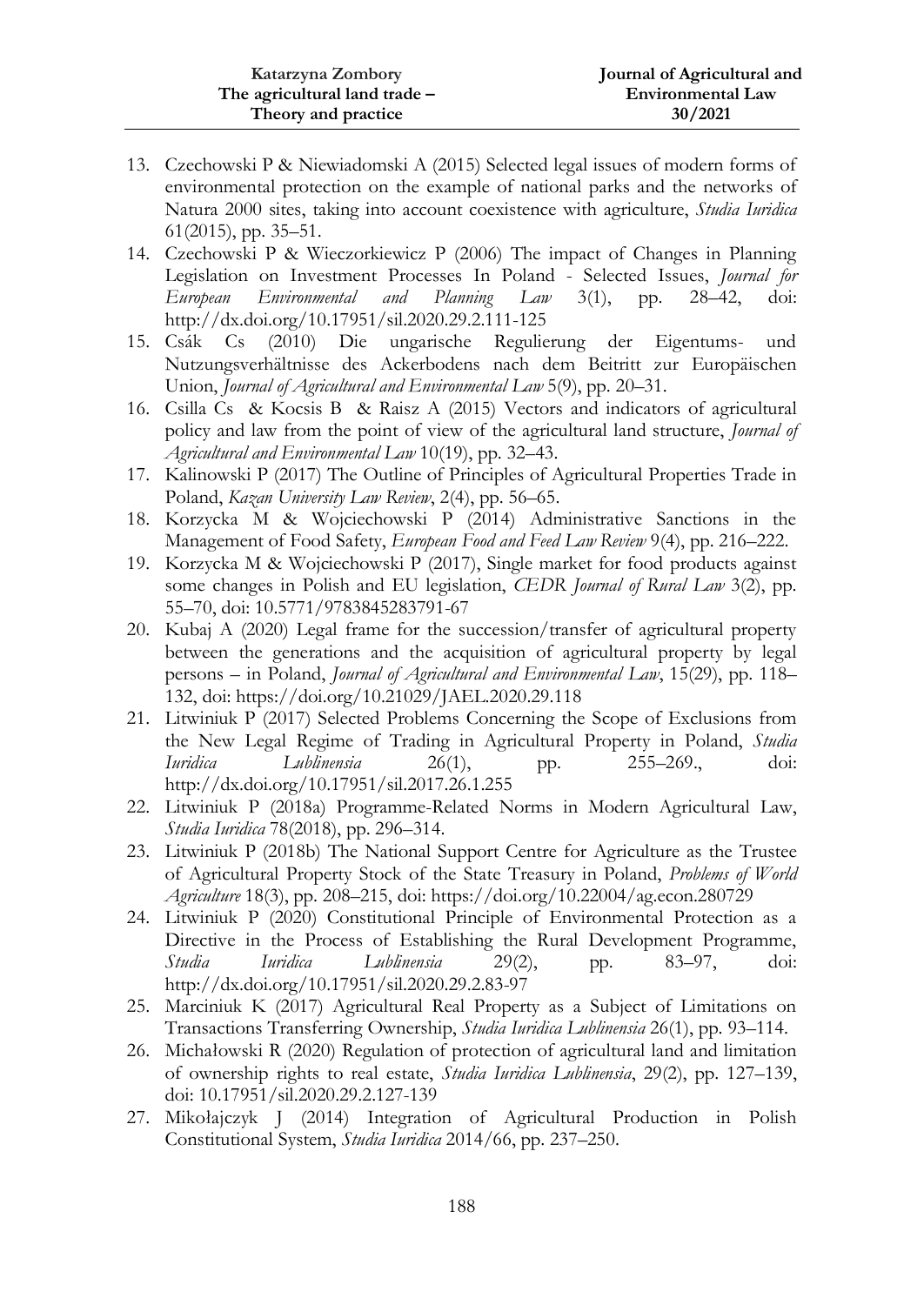- 28. Mikołajczyk J (2016) Trade of agricultural real estate in the light of recent changes implemented by the act of 14 April 2016 – selected issues, *Acta Universitatis Lodziensis*, 77(2016), pp. 123–136, doi: https://doi.org/10.18778/0208-6069.77.09
- 29. Niewiadomska A & Niewiadomski A (2012) Lease agreement in the European countries, *World Academy Of Science, Engineering And Technology* 6(11), pp. 2585–2590.
- 30. Niewiadomski A & Czechowski P (2016) Selected regulations of the common agricultural policy affecting the competitiveness of Polish agriculture in the new financial perspective, *Studia Iuridica* 66(2016), pp. 61–74.
- 31. Niewiadomski A (2011) Reprivatization of agricultural properties in Poland and Germany after 1989, *Studia Iuridica* 53(2011), pp. 143–152.
- 32. Niewiadomski A (2012) Process of Reprivatization of agricultural properties in the selected European countries, *World Academy Of Science, Engineering And Technology*, 71, pp. 1547–1551.
- 33. Niewiadomski A (2013) European Ecological Network Nature 2000 Opportunities and Threats, *International Journal Of Environmental, Earth Science And Engineering* 6(9), pp. 580–587.
- 34. Niewiadomski A (2014a) Ausgewählte rechtliche Probleme in der Funktionsweise des Europäischen Ökologischen Netzes Natura 2000, *Studia Iuridica* 59(2014), pp. 231–246.
- 35. Niewiadomski A (2014b) The Linguistic and Legal Term "Real Estate" in the Polish Law and Literature, *International Journal of Law and Political Sciences* 8(2), pp. 608–615.
- 36. Niewiadomski A (2016a) Selected legal instruments shaping contemporary Polish agriculture in the Rural Development Programme 2014-2020, *Studia Iuridica* 68(2016), pp. 233–248.
- 37. Niewiadomski A (2016b) The direct payments system in European and Polish agriculture with particular emphasis on the greening policy, *Studia Iuridica* 66(2016), pp. 287–300.
- 38. Olajos I (2017) The acquisition and the right of use of agricultural lands, in particular the developing Hungarian court practice, *Journal of Agricultural and Environmental Law* 12(23), pp. 91–103, doi: https://doi.org/10.21029/JAEL.2017.23.91
- 39. Raisz A (2017) Topical issues of the Hungarian land-transfer law, *CEDR Journal of Rural Law* 3(1), pp. 73–74.
- 40. Stacherzak A & Hełdak M, Hájek L & Przybyła K (2019) State Interventionism in Agricultural Land Turnover in Poland, *Sustainability*, 11(6), 1534.
- 41. Suchoń A (2012a) Landwirtschaftliche Genossenschaften in Polen, in: Martinez J (Hrsg.) *Jahrbuch des Agrarrecht Band*, XI. Institut für Landwirtschaftsrecht der Universität Göttingen, Nomos Verlagsgesellschaft, Baden-Baden, pp. 111–126.
- 42. Suchoń A (2012b) Legal and Economic Aspects of the Operation of Cooperatives in Polish Agriculture, *Journal of Agricultural Science and Technology B* 2(7), pp. 737–749.
- 43. Suchoń A (2014) Legal principles of managing agricultural lands in Poland, in: Kirschke D (Hrsg.) *Wie viel Mart und wie viel Regulierung braucht eine nachhaltige Agrarentwicklung?*, Berlin, pp. 225–237.